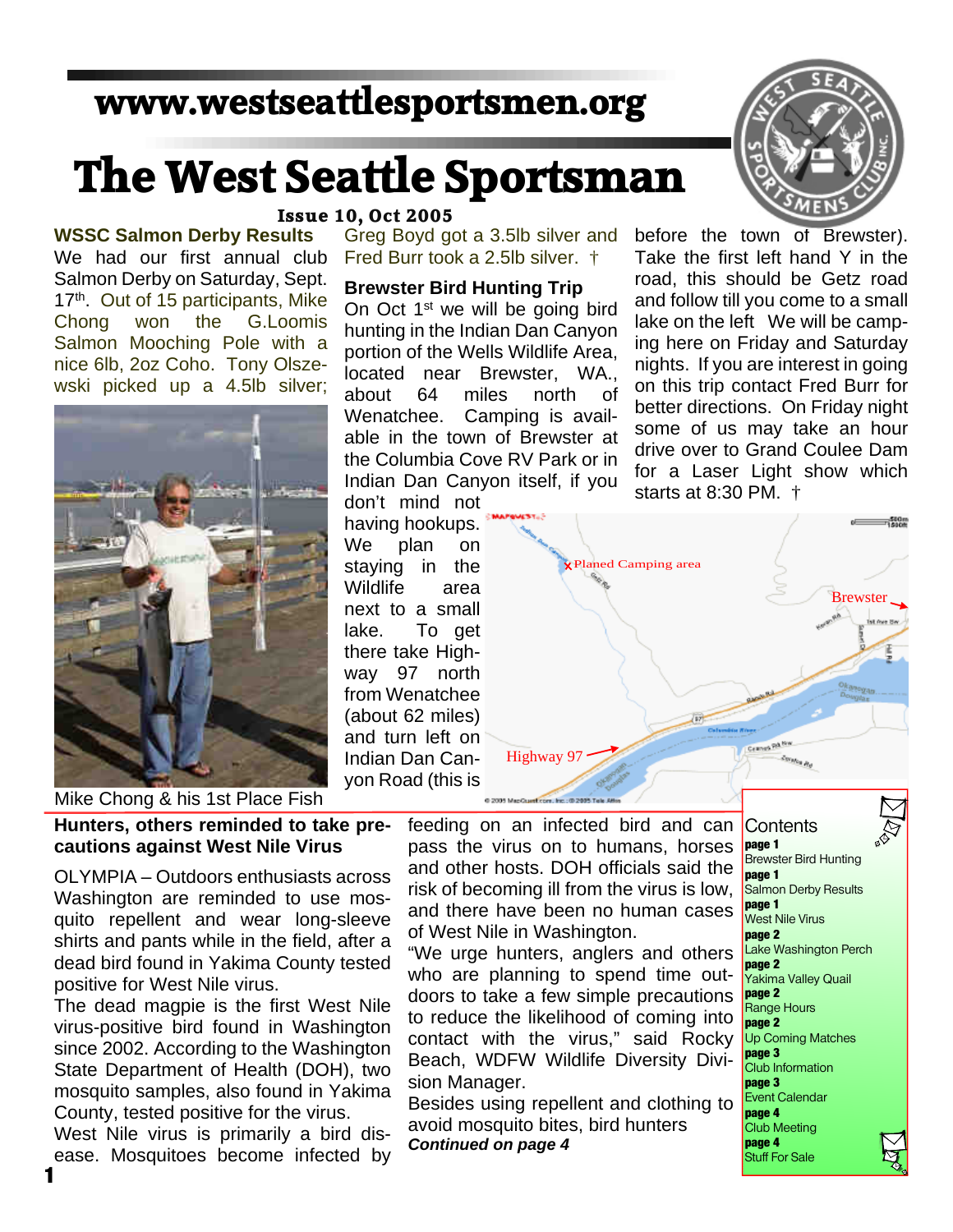#### **Quail Numbers Boom in Yakima Valley**

*From Fishing & Hunting News written by Rob Phillips*

Quail populations continue to boom throughout the Yakima Valley. When the youth season opens Sept 17-18 and regular season starts Oct. 1, you should find some of the best hunting on both sides of the Yakima River, from Union Gap down to Zillah. WDFW has several hundred acres open for hunting between I-82 and the Yakima River. The brush can be thick and difficult to hunt, but that is where the birds are.

Across the river, on the Yakama Reservation, there are plenty of quail too, and there are plenty of places to hunt them. According to surveys by tribal biologists, quail numbers are running well ahead of the five-year average. And with several thousand acres set aside in "feel free to hunt" lands, there is lots of room to roam. Upland hunters have been finding more and more quail throughout the region in recent years, and many have been targeting them as pheasant populations have fallen to all-time lows. Quail hunting opens Oct. 15 on the reservation, along with waterfowl.

Speaking of pheasants, you should find a few more than last year. Recently completed broodcount surveys by Yakama biologists show that the birds

very poor numbers in recent years.

"All of our counts are up from last year," says Nathan Burkepile, wildlife biologist with the Yakama Nation. "Pheasants are back up to the ten-year average."

This year's good nesting conditions have had some obvious positive effects on the upland bird populations in the lower Yakima Valley, and even though the state no longer does nesting or population studies here, trends on the Yakama Reservation usually hold true for the rest of the Valley as well.

For maps of feel-free-to-hunt locations, contact the Yakama Nation Wildlife Department (509-865-6262). An additional reservation hunting permit is required to hunt on Yakama Nation lands. Eastern Wash. pheasant season opens Oct. 22. †

#### **Lake Washington Perch Underfished**

*From Fishing & Hunting News written by Randall Peters*

If you only think of Lake Washington as a sockeye, bass and cutthroat fishery, you're missing out on one of its most prodigious opportunities. The big lake is perch country, and what they may lack in size, perch more than make up for in numbers.

One guy who knows that is F&H News ad rep Brian Lull. "I love the constant action, and I never go home unhappy," he says.

**Where to fish:** Access the North Point area near St. Edwards State Park and Juanita Bay by launchhave bounced back a little from **Range Hours and Activity** 

#### **Up coming Small bore & Air Matches**

| West Seattle | Air Pistol Open                            |
|--------------|--------------------------------------------|
| Olympia      | State Indoor Int'l 3-P Championship (West) |
| West Seattle | Air Pistol Open                            |
| West Seattle | Air Pistol Open                            |
|              |                                            |

ing at either Magnuson Park or in Kenmore at the mouth of the Samammish Slough. You'll need a WDFW sticker here.

Groat Point and Dabney Point northwest of Meydenbauer Bay and the area around Luther Burbank Park have launches at Luther Burbank Park, the east side of Mercer Island at the base of 1-90, and at Newport.

The East Channel between Factoria and Renton, on the east side of the lake, and the area north of Seward Park on the west side have launches at Gene Coulon Park in Renton, Rainier Beach and Stan Sayres.

**How:** Veteran perch anglers use tried-and-true methods to produce large num-bers of quality fish consistently.

Ultralight gear is all you need to make a perch feel like a lunker. Use 4-pound line arid a short, limber rod. For a simple perch rig, tie a 6- to bounce egg sinker to a small barrel swivel separated by a small bead. From the swivel, don't make the leader length more than 6 inches. This allows you to set the hook quickly and to level it against the notorious bait-cleaning perch.

Tip a size No. 6 Gamakatsu hook with a white, green, red or chartreuse Kalin grub, a small bit of nightcrawler or perch meat.

Lull swears by fishing in 17 to 22 feet of water, just outside the *Continued on page 4*

Monday - Small Bore - 6 PM Tuesday - Air Rifle / Pistol - 6:30 PM Wednesday - Juniors - Call Fred Burr at 206-935-4883 for information. Cost: Adult members \$2.00, non-members \$4.00, Juniors \$1.00.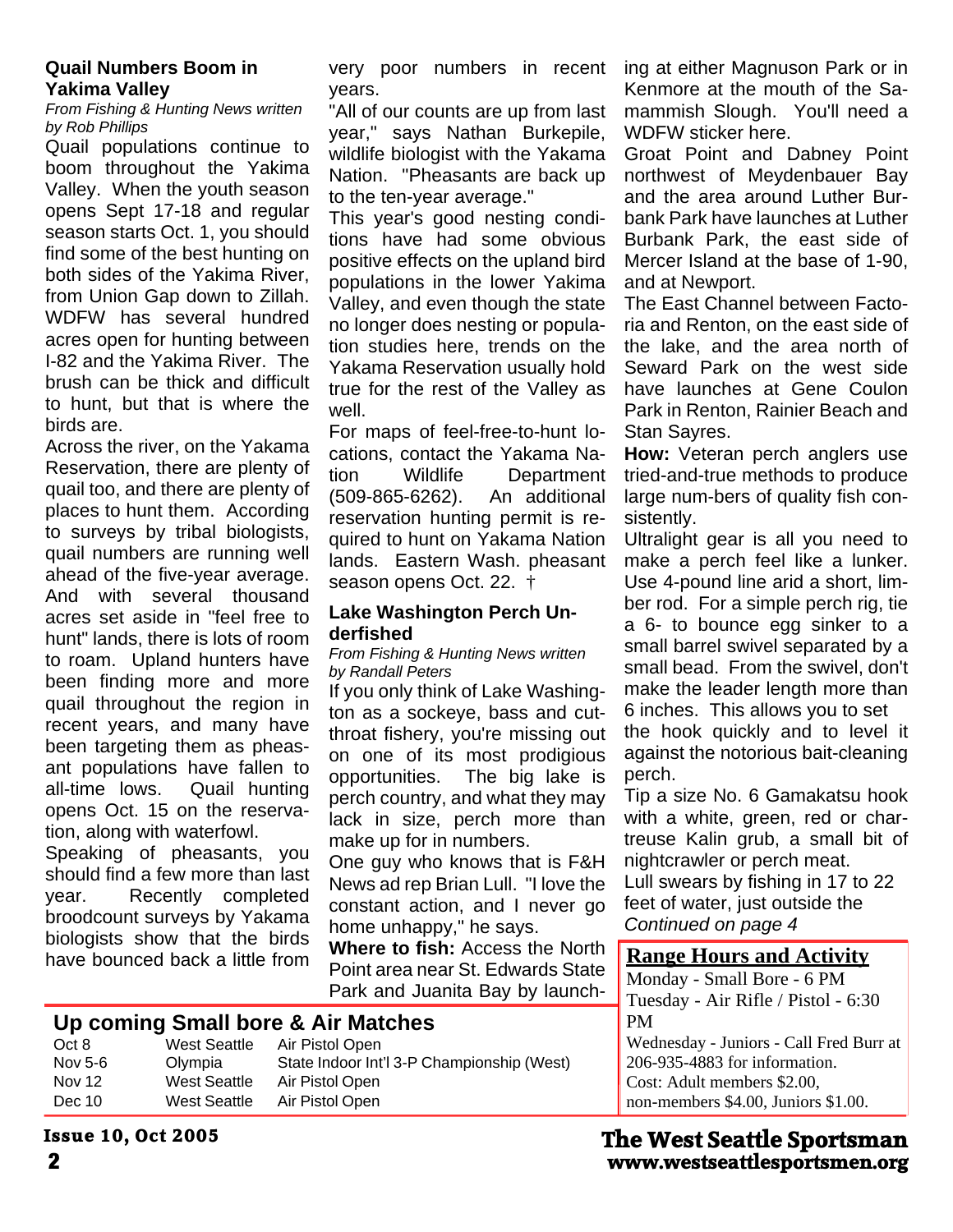#### **The West Seattle Sportsmen's Club Sponsors of the Roger Dahl Rifle Training Range**

| <b>OFFICERS</b>            |              | <b>TRUSTEES</b>                             |
|----------------------------|--------------|---------------------------------------------|
| President – Cam Robison    | 206-431-8337 | Jerry Mascio 206-937-3614                   |
| Vice Pres. $-$ Greg Boyd   | 425-337-3771 | <b>Frank Novito</b>                         |
| Secretary - Tony Olszewski | 425-226-5643 | <b>Rolf Erickson</b>                        |
| Treasurer – Fred Burr      | 206-935-4883 |                                             |
| Rec. Sec. – Richard George |              | Contact us at info@westseattlesportsmen.org |
|                            |              |                                             |

The West Seattle Sportsmen's Club was founded in 1934 by a group of fourteen men who had the foresight to see that sportsmen, in a united group, would present views, be better heard and achieve goals that were not possible when actioned as unorganized individuals. The ambitions of these charter members, who strove for the propagation of wildlife and habitat as well as the conservation of all our natural resources, has proven prophetic, for today multitudes of individuals and sporting groups are carrying on the job of conserving the remaining outdoor assets of natural America. The West Seattle Sportsmen's Club helps lead in this fight in the state of Washington. A member has the opportunity to join others in formulating club action in achieving and maintaining these goals.

However, "all work and no play" is not the format of the club. Many events are spaced throughout the year to insure a member many chances to participate in sportsmen's activities. For \$25, what more could a person ask than the opportunity to go salmon fishing with a group of his friends on a charter boat, fresh water fishing with other members and their families, have a salmon bake, a clam feed, or attend a banquet especially for the ladies. But there's more - he can shoot on the club range, go rabbit hunting, and if nothing else, should get \$25 worth just by watching the kids of the community have a real ball at the Kid's Fishing Derby. To sum it all up, a guy gets at least a hundred dollars worth of fun out of a year's membership

### **Events Calendar**

Oct 1<sup>st</sup> - 2<sup>nd</sup> - Bird Hunting Brewster area. Oct 5<sup>th</sup> - Club Meeting Oct 15<sup>th</sup> - Deer Hunting Northport Nov 2nd - Cub Meeting Nov 4<sup>th</sup> - 6<sup>th</sup> - Bird Hunting Wapatoe Area Nov - Squiding Dec - Club Christmas Party Dec - Squiding If you have any ideas for programs to

have at the club meeting or any good outing ideas let one of the Officers or Trustees know. You may contact us at: info@westseattlesportsmen.org

|                                                                                                                                                                                                                                                                                                                                                                                                                                                                                                                                                          | <u>IIIEIIIDEISIIID.</u> |                                                                       |                           |  |  |
|----------------------------------------------------------------------------------------------------------------------------------------------------------------------------------------------------------------------------------------------------------------------------------------------------------------------------------------------------------------------------------------------------------------------------------------------------------------------------------------------------------------------------------------------------------|-------------------------|-----------------------------------------------------------------------|---------------------------|--|--|
| <b>New</b>                                                                                                                                                                                                                                                                                                                                                                                                                                                                                                                                               |                         | <b>MEMBERSHIP APPLICATION</b><br><b>WEST SEATTLE SPORTSMEN'S CLUB</b> | <b>Renewal</b>            |  |  |
|                                                                                                                                                                                                                                                                                                                                                                                                                                                                                                                                                          |                         |                                                                       | <b>Date</b>               |  |  |
| propagation and conservation of game birds, game animals, and fish in the State of Washington, do hereby apply<br>for membership in the WEST SEATTLE SPORTSMEN'S CLUB and tender herewith the sum of \$<br>payment of one year's dues.<br>If solemnly swear that I will abide by the Constitution and By-Laws of the West Seattle Sportsmen's Club and<br>help in its up-building and I will not willfully disobey the Game Laws wherever I fish or hunt. I will always be<br>a true sportsman both in the field and to my brother members at all times. |                         |                                                                       |                           |  |  |
|                                                                                                                                                                                                                                                                                                                                                                                                                                                                                                                                                          |                         | If you would like to<br>receive the Club                              |                           |  |  |
|                                                                                                                                                                                                                                                                                                                                                                                                                                                                                                                                                          |                         | newsletter by email<br>check here.                                    |                           |  |  |
|                                                                                                                                                                                                                                                                                                                                                                                                                                                                                                                                                          |                         |                                                                       |                           |  |  |
| Phone Reserves and Phone Reserves and Phone Reserves and Phone Reserves and Phone Reserves and Phone Reserves                                                                                                                                                                                                                                                                                                                                                                                                                                            |                         |                                                                       |                           |  |  |
| (New Only)                                                                                                                                                                                                                                                                                                                                                                                                                                                                                                                                               |                         |                                                                       |                           |  |  |
| The West Seattle Sportsman                                                                                                                                                                                                                                                                                                                                                                                                                                                                                                                               |                         |                                                                       | <b>Issue 10, Oct 2005</b> |  |  |

#### **www.seattlesportsmen.org 3 The West Seattle Sportsman**